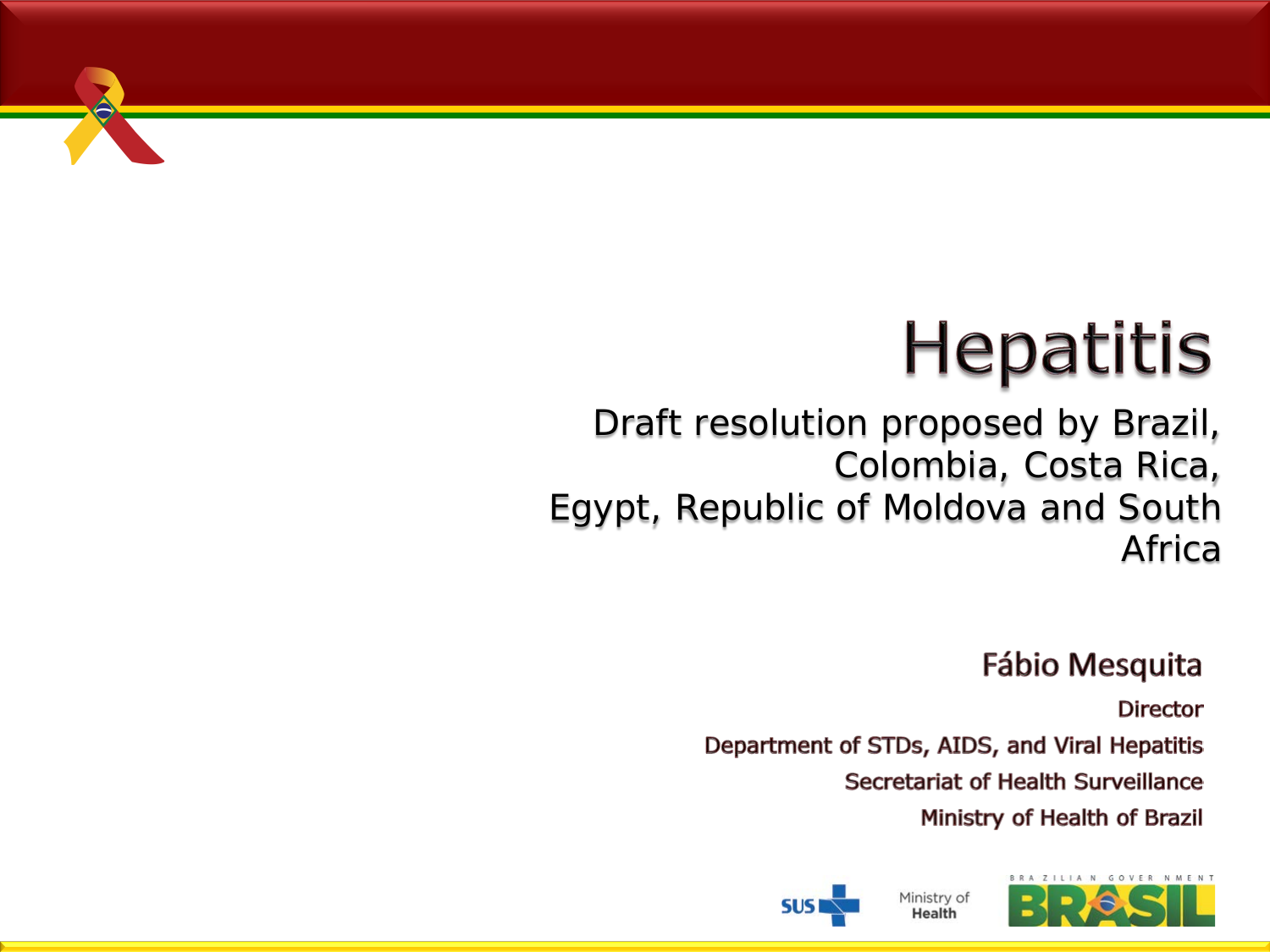#### RECOMMENDS FROM 67TH WORLD HEALTH ASSEMBLY

## Resolutions

- $\checkmark$  WHA 63.18:
	- $\triangleright$  Recognized viral hepatitis as a global public health problem;
	- $\triangleright$  The need for governments and populations to take action to prevent, diagnose and treat viral hepatitis and that called upon WHO to develop and implement a comprehensive global strategy to support these efforts, and expressing concern at the slow pace of implementation.
- $\checkmark$  WHA 45.17 Resolution WHA45.17 on Hep B immunization;
- $\checkmark$  Global Strategy and Plan of Action on Public Health Innovation and Intellectual Property;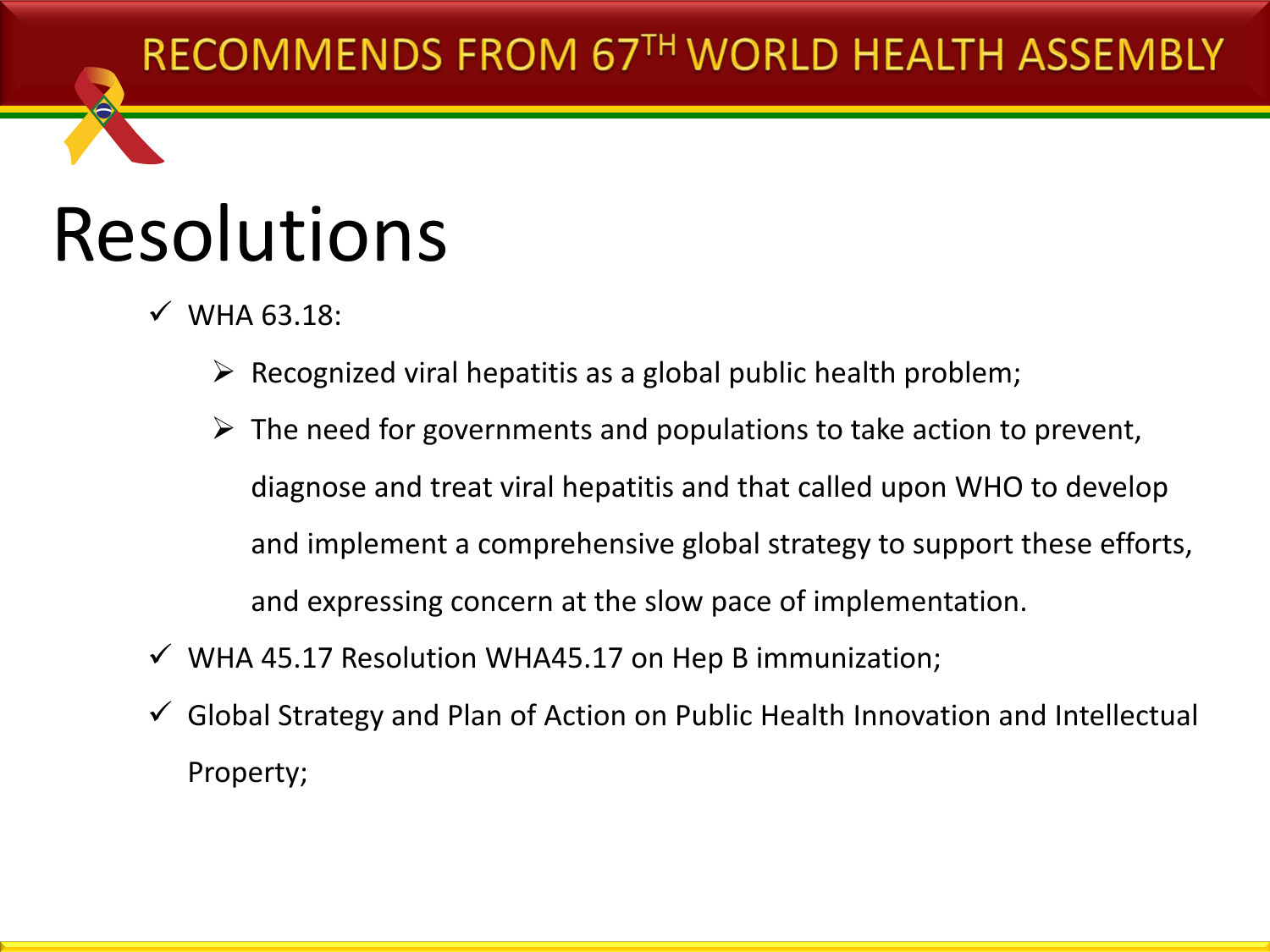#### RECOMMENDS FROM 67TH WORLD HEALTH ASSEMBLY

### Resolutions

- $\checkmark$  Deep Concern on Hepatites with 1,4 million deaths every year besides morbidity and burden for health systems;
- $\checkmark$  Acute Infections of A and F
- $\checkmark$  Hep C not preventable but with great potential of cure and elimination;
- $\checkmark$  Diagnosis and treatment for Hep B and C are possible and good quality;
- $\checkmark$  Health Promotion and Prevention are well known;
- The birth doses of Hep continuously very low;
- $\checkmark$  Asia and Africa as examples where we still have outbreaks however access to vaccine A is low and vaccine E was not yet pre qualified by WHO;
- $\checkmark$  Unsafe practices of injection still persist in high proportion;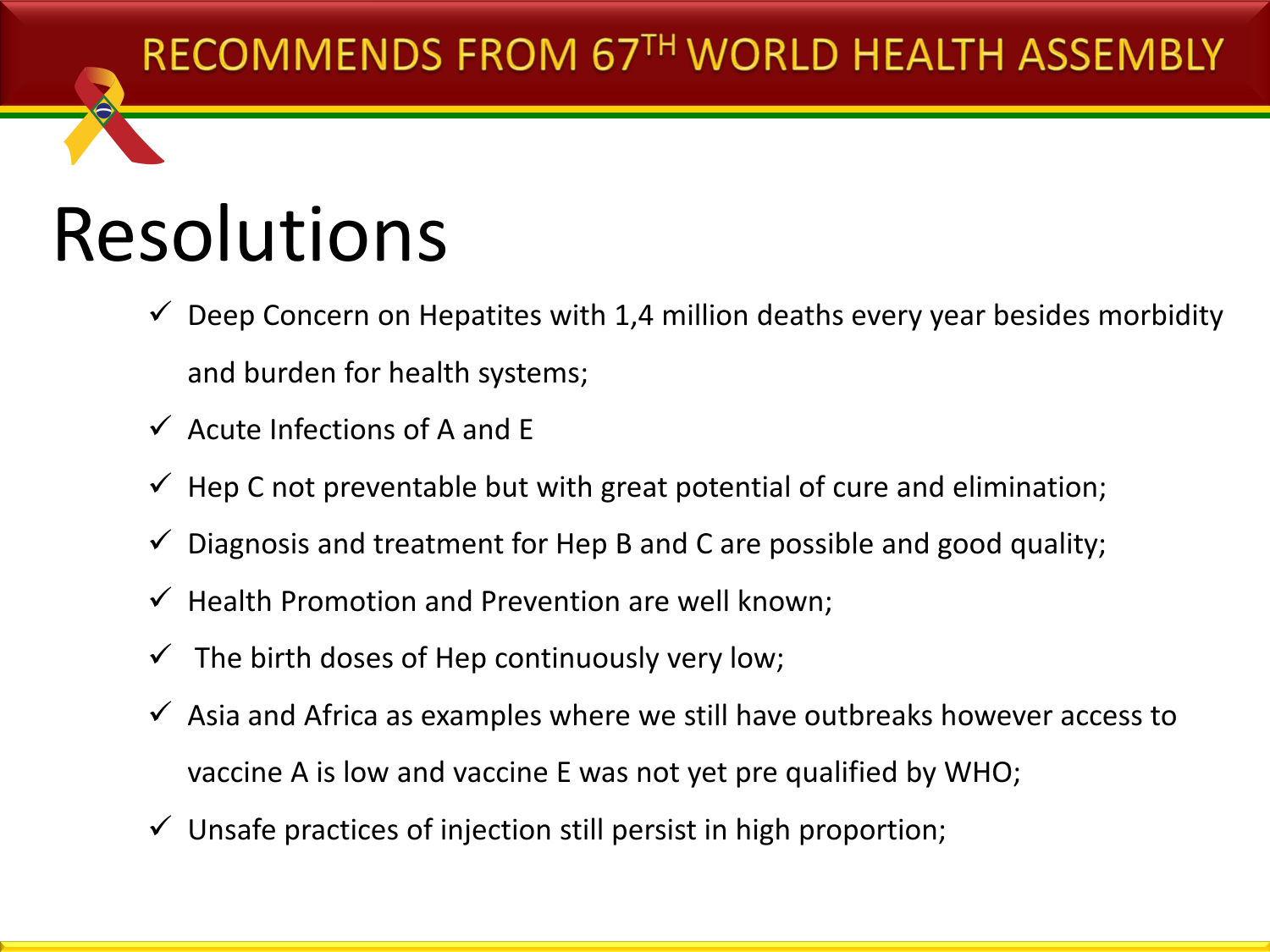#### RECOMMENDS FROM 67TH WORLD HEALTH ASSEMBLY

### Resolutions

- $\checkmark$  Blood Safety is still a matter in many countries;
- $\checkmark$  Insertion of Hepatitis Response in Health Sector should be evaluated;
- $\checkmark$  UNGASS 65/2007 recognizes Targets for people who inject drugs;
- $\checkmark$  The high rates of co-infection with HIV for B and C;
- $\checkmark$  Lack of adequate surveillance systems;
- $\checkmark$  Major problem with Indigenous Populations on some countries;
- $\checkmark$  Ftc.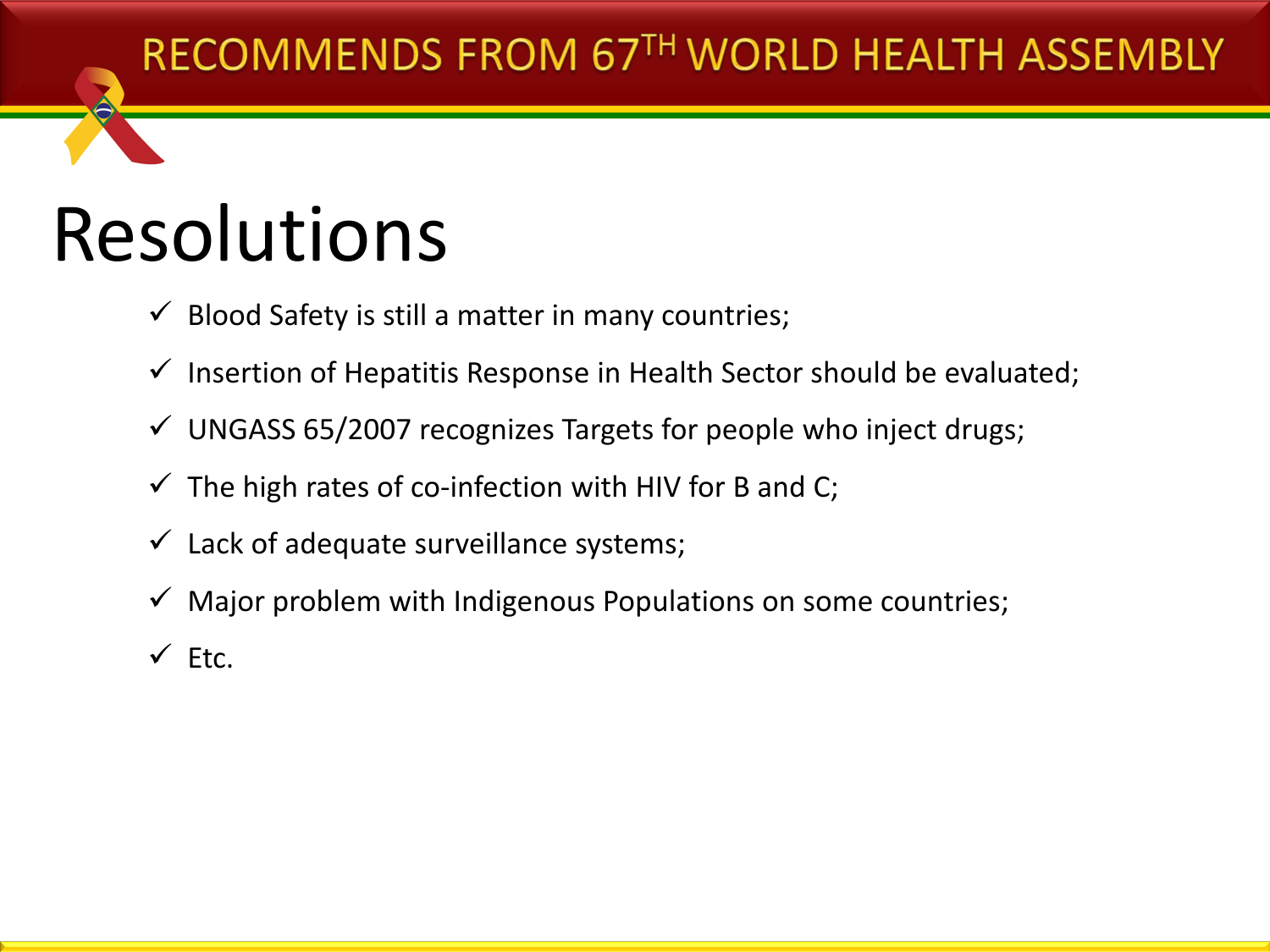

- $\checkmark$  Strategies for preventing, diagnosing, and treating viral hepatitis based on local epidemiological context;
- $\checkmark$  Actions related to health promotion and prevention of viral hepatitis;
- $\checkmark$  To promote the involvement of civil society in all aspects of preventing, diagnosing and treating viral hepatitis;
- $\checkmark$  To put in place an adequate surveillance system for viral hepatitis to support decision-making on evidence-based policy;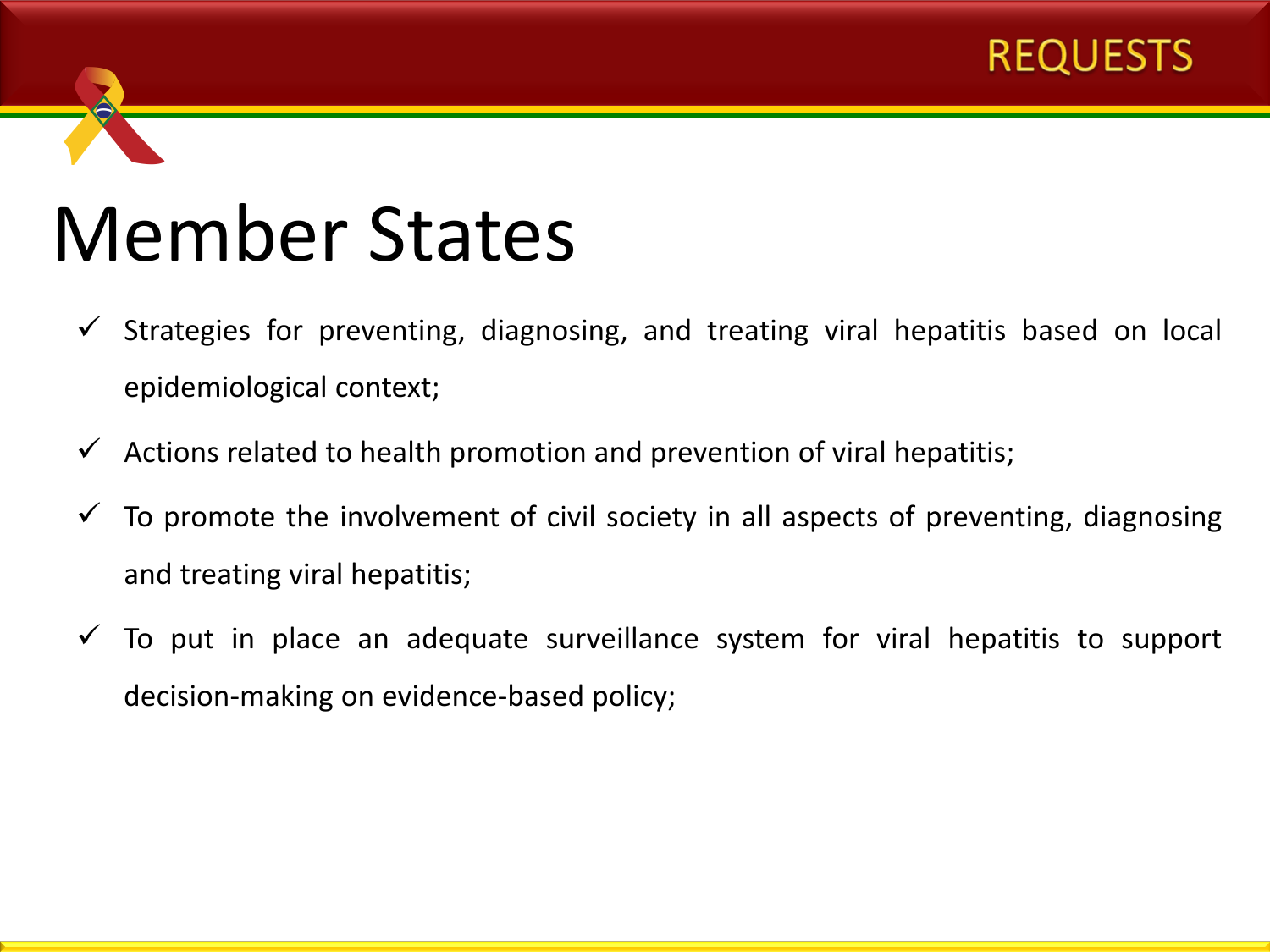

- $\checkmark$  To strengthen the system for collection of blood from low-risk, voluntary, nonremunerated donors;
- $\checkmark$  To strengthen the system for quality-assured screening for HIV, hepatitis B, hepatitis C and syphilis of all donors of tissues and organs;
- $\checkmark$  To reduce the prevalence of chronic hepatitis B infection as proposed by WHO Regional Committees;
- $\checkmark$  Measures for the prevention of hepatitis A and E, in particular food and drinking water safety and hygiene promotion;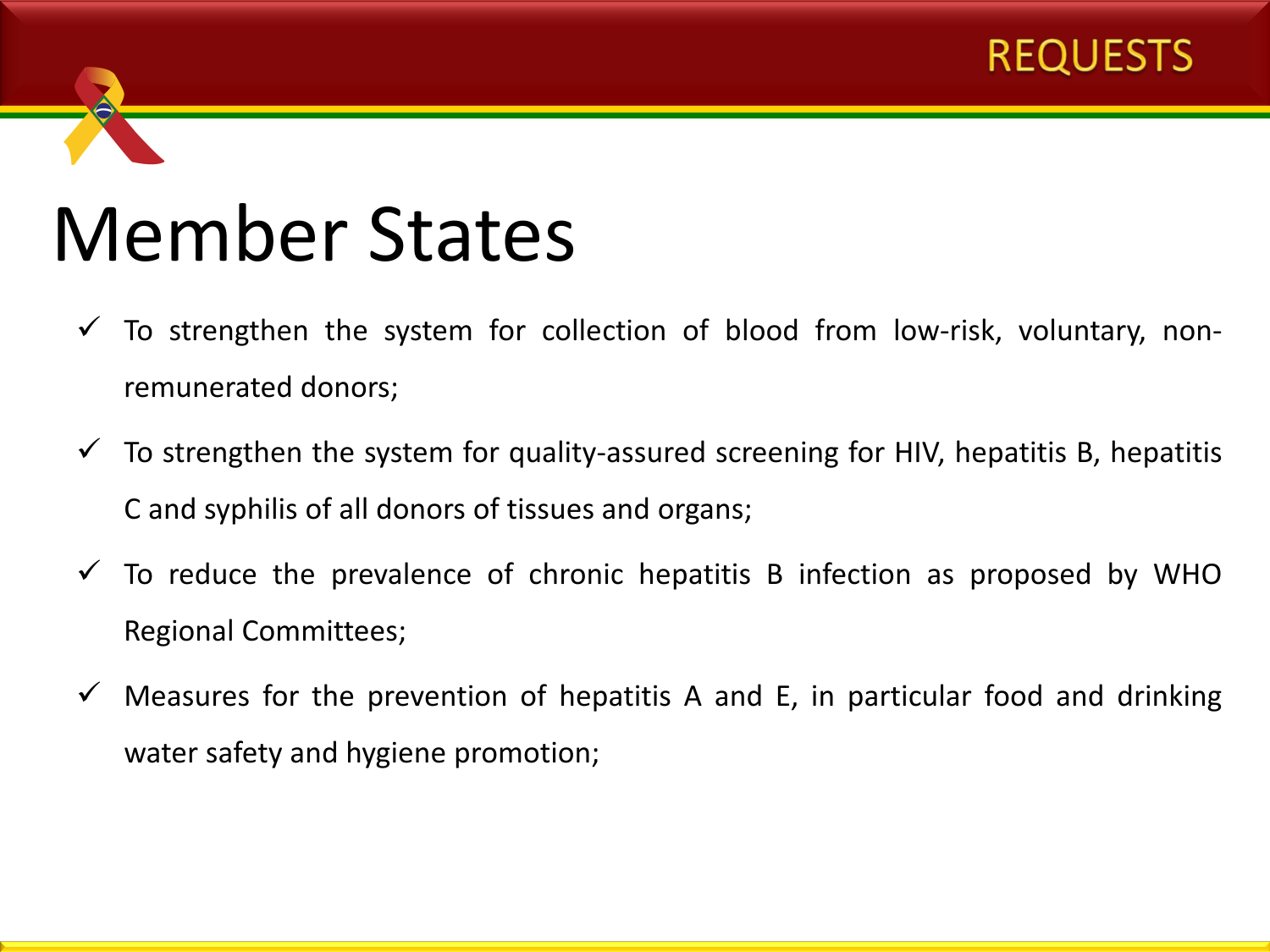

- $\checkmark$  Infection control in healthcare settings through all necessary measures to prevent the re-use of equipment designed only for single use;
- $\checkmark$  To include, where appropriate, in national immunization programmes hepatitis B vaccine for infants, working towards full coverage;
- $\checkmark$  To make special provision in policies for the equitable access to prevention, diagnosis and treatment for populations affected by viral hepatitis particularly indigenous people, migrants and vulnerable groups, where applicable.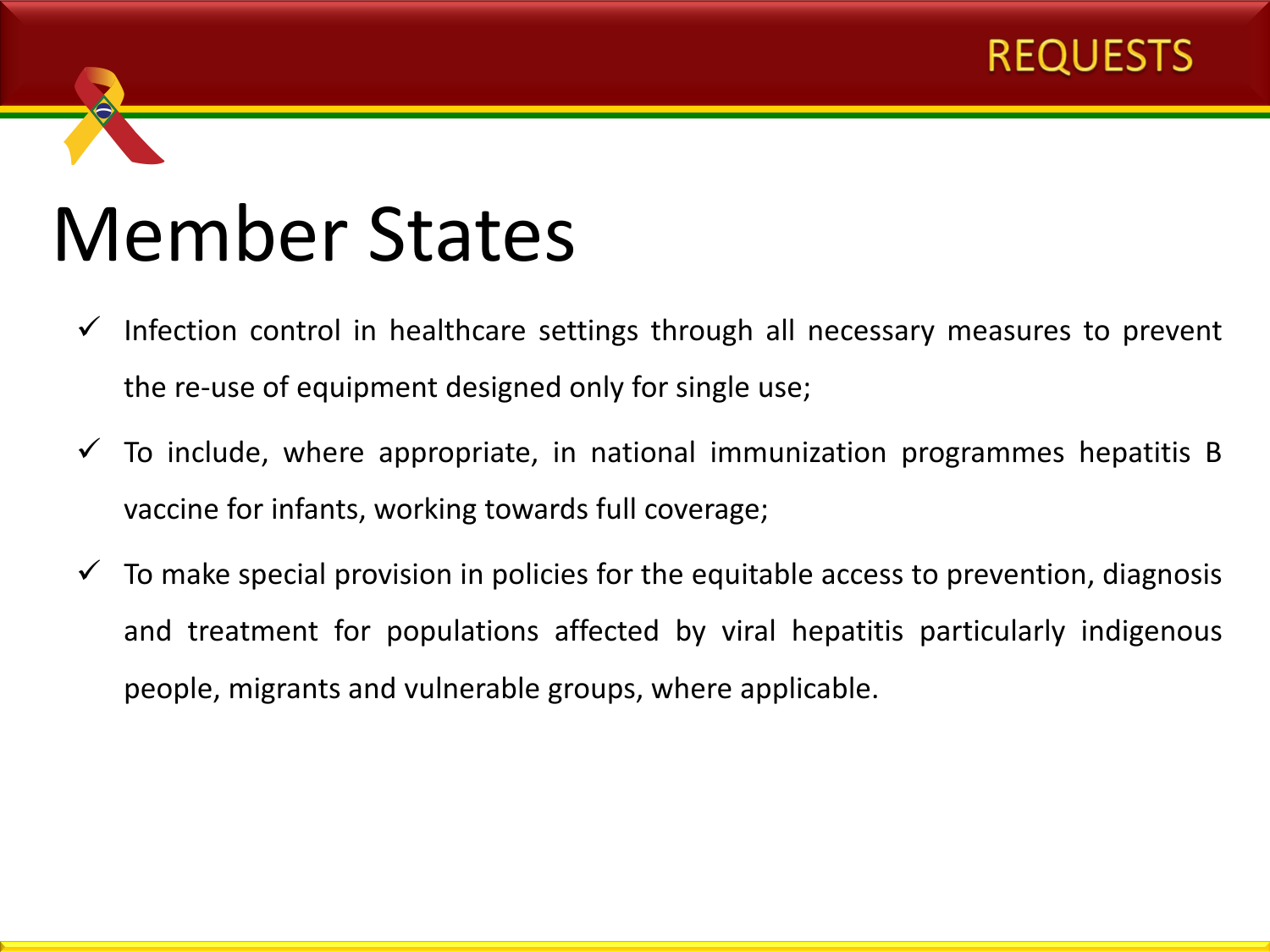

- To consider, as necessary, national legislative mechanisms for the use of the flexibilities contained in the Agreement on Trade-Related Aspects of Intellectual Property Rights (IPR) in order to promote access to specific pharmaceutical products;
- Whenever necessary, the use of administrative and legal means in order to promote access to preventive, diagnostic and treatment technologies against viral hepatitis;
- $\checkmark$  To establish as appropriate, national harm reduction policies based on national legislation, policies and procedures, while using WHO standards;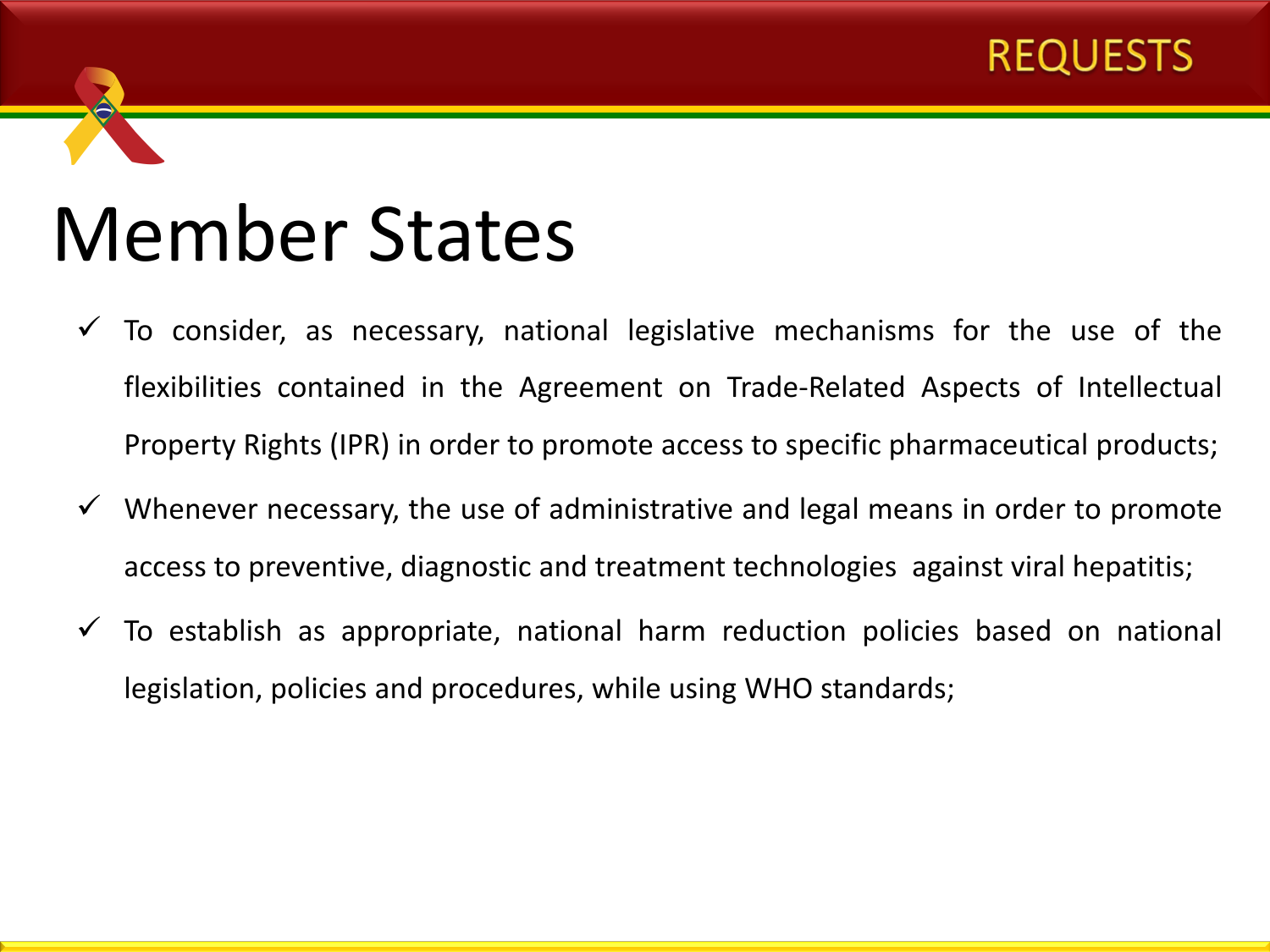

- $\checkmark$  to implement, in line with the UNGA resolution 65/277 (paragraph 59(h)), [harm reduction programmes] taking into account the nine core interventions" included in the "WHO /UNODC/UNAIDS Technical Guide;
- $\checkmark$  to aim to transition by 2017 to the exclusive use, where appropriate, of WHO prequalified or equivalent safety engineered injection devices including Reuse Prevention (RUP) syringes and Sharp Injury Prevention (SIP) devices for therapeutic injections and develop related national policies;
- $\checkmark$  to review, as appropriate, policies, procedures and practices associated with stigma and discrimination.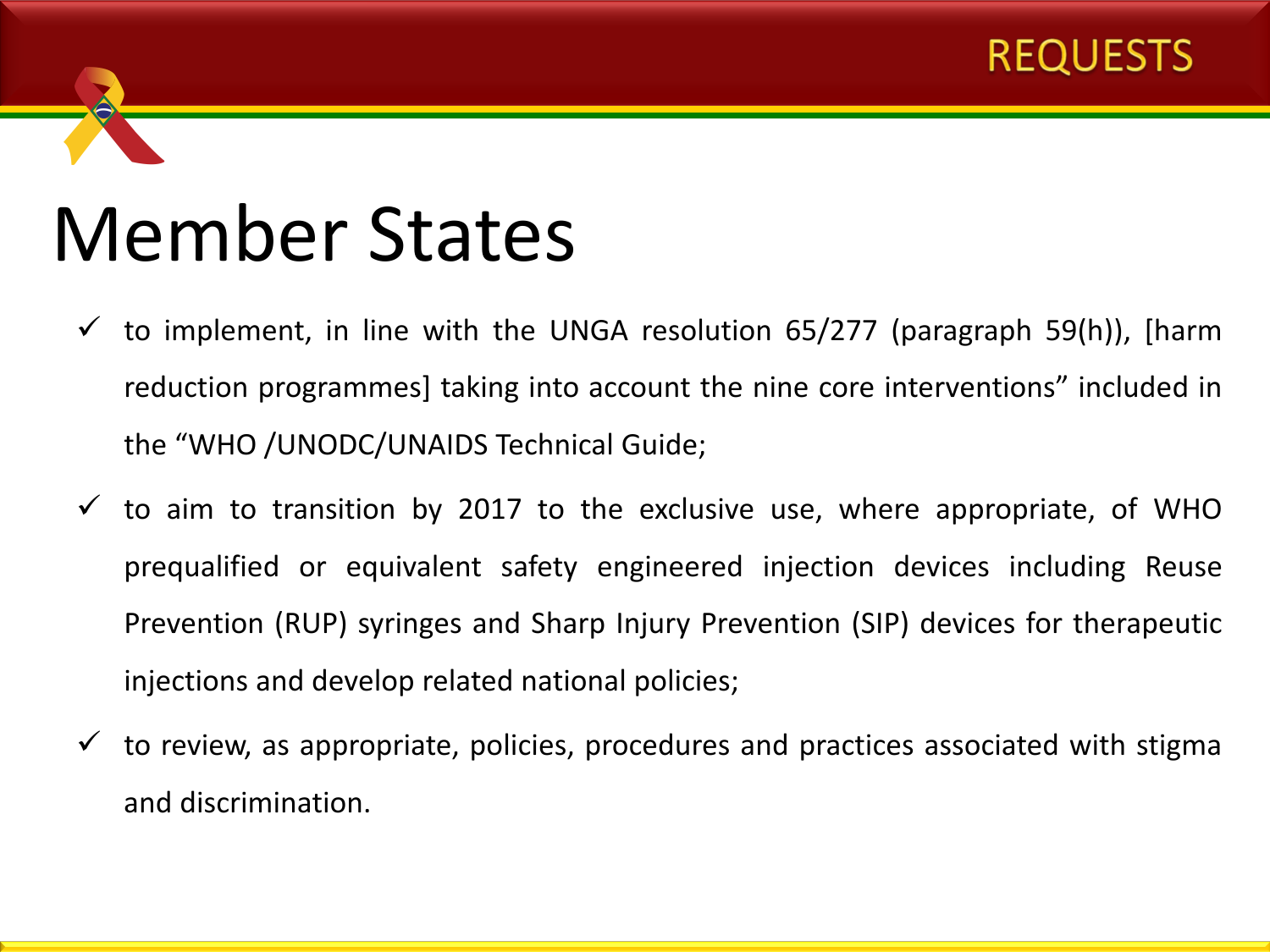- to provide the necessary technical support to enable countries to develop robust national viral hepatitis prevention, diagnosis and treatment strategies with time-bound goals;
- to develop specific guidelines on adequate, effective, affordable algorithms for diagnosis in developing countries;
- $\checkmark$  In consultation with Member States, to develop a system for regular monitoring and reporting on the progress in viral hepatitis prevention, diagnosis and treatment;
- to provide technical guidance on cost-effective ways to integrate the prevention, testing, care and treatment of viral hepatitis into existing health care systems and make best use of existing infrastructure and strategies;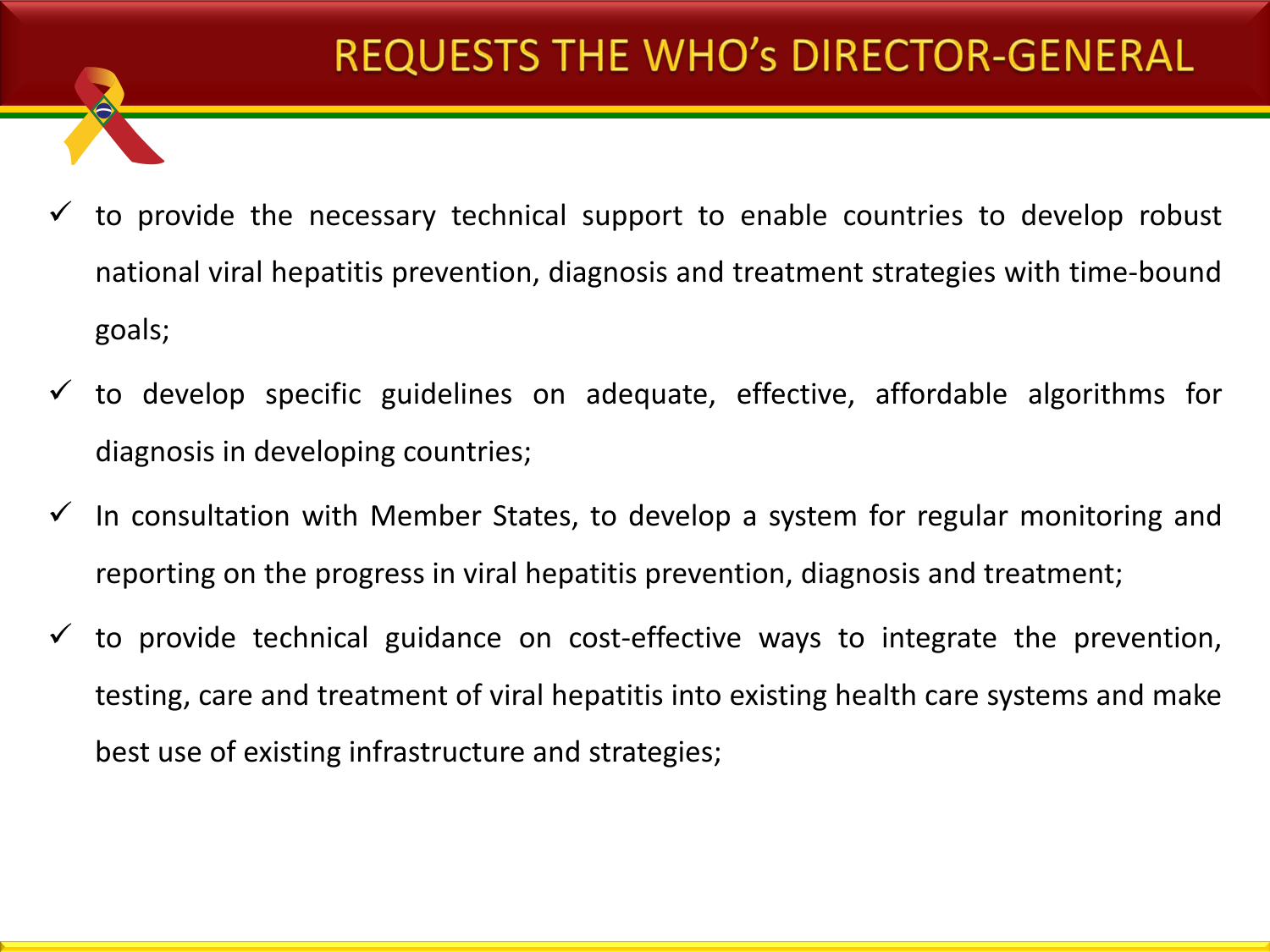- To work with national authorities upon their request, to promote comprehensive, equitable access to prevention, diagnosis and treatment for viral hepatitis;
- To provide technical guidance on prevention of transfusion-transmitted hepatitis B and C;
- To examine the feasibility of and strategies needed for the elimination of hepatitis B and hepatitis C;
- To estimate global, regional and domestic economic impact and burden of viral hepatitis in collaboration with Member States and relevant organizations ;
- to support Member States with technical assistance in the use of TRIPS flexibilities in accordance with the Global Strategy and Plan of Action on Public Health, Innovation and Intellectual Property;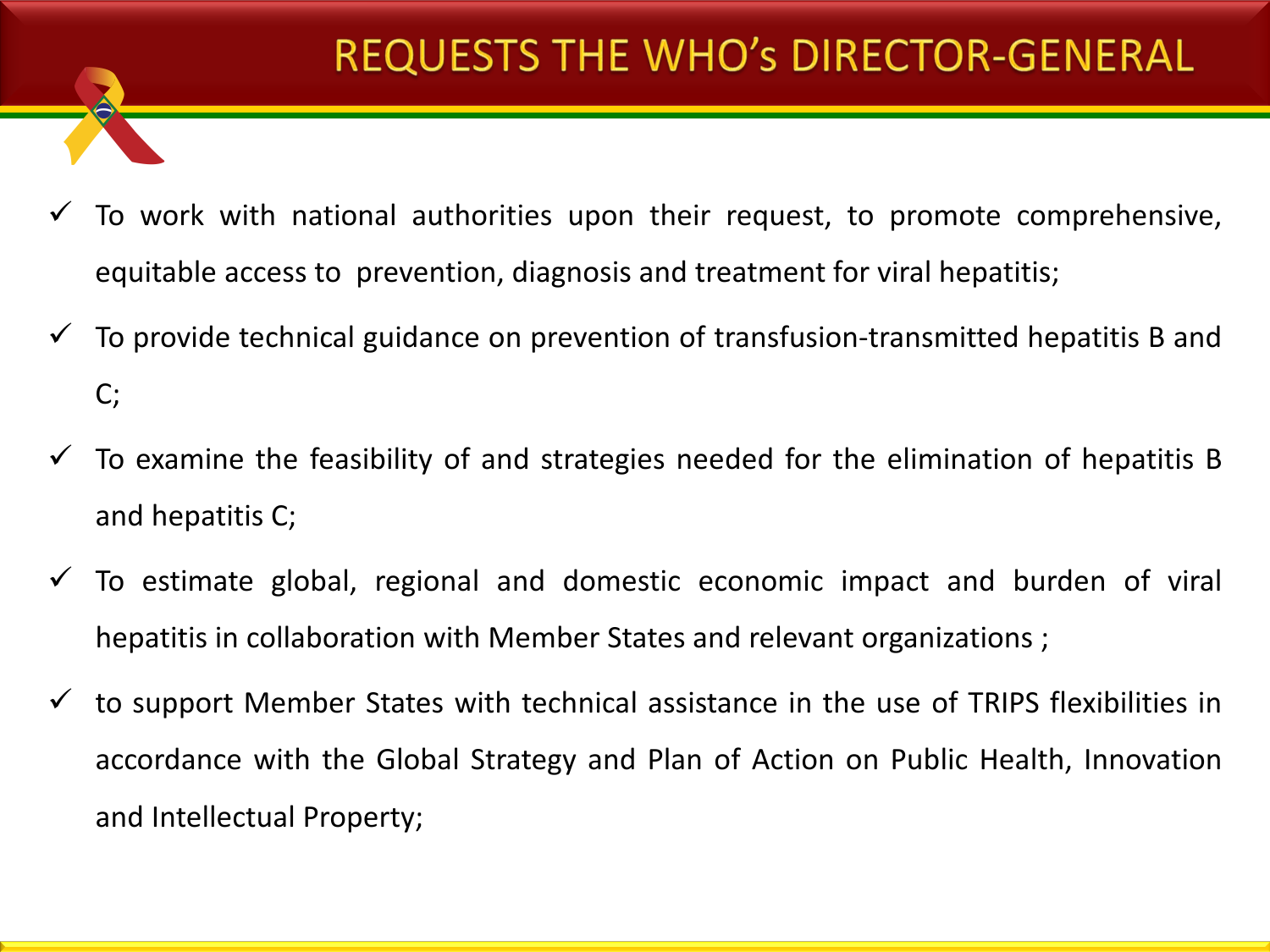- to lead a discussion and work with key stakeholders to facilitate equitable access to quality, effective, affordable and safe hepatitis B and C treatments and diagnostics;
- to assist Member States to ensure equitable access to quality, effective, affordable and safe hepatitis B and C treatments and diagnostics, in particular in developing countries;
- to maximize synergies between viral hepatitis prevention, diagnosis and treatment programmes and ongoing work to implement the WHO Global Action Plan for the Prevention and Control of Noncommunicable Diseases 2013–2020;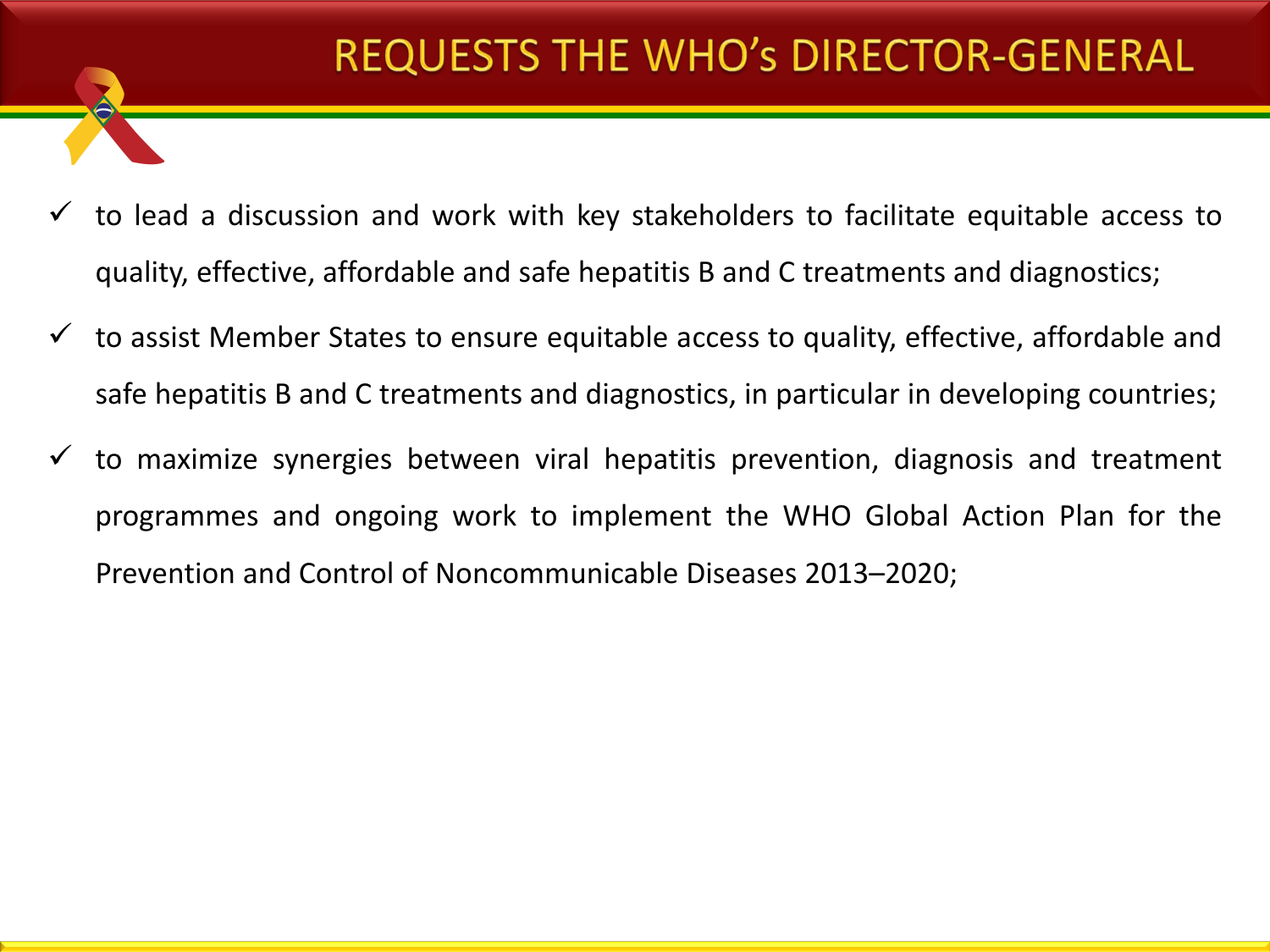#### CALL TO ALL INTERNATIONAL ORGANIZATIONS

- to include prevention, diagnosis and treatment of viral hepatitis in their respective work programmes and work in close collaboration;
- $\checkmark$  to identify and disseminate mechanisms to assist countries in the provision of sustainable funding for prevention, diagnosis and treatment of viral hepatitis.